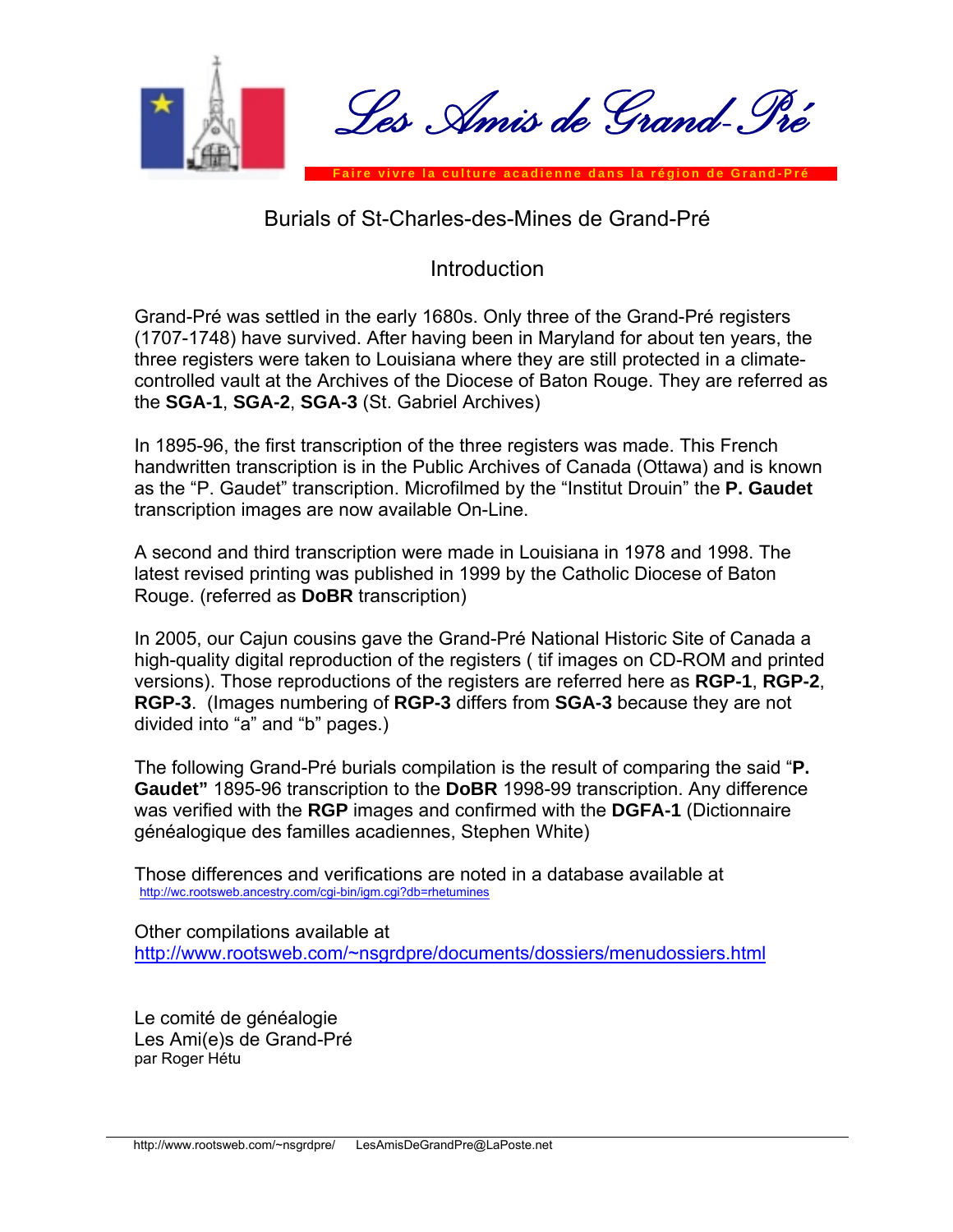| Name                   | Father<br>Spouse<br>Mother                   |                   | Died        | buried:     | Page      |
|------------------------|----------------------------------------------|-------------------|-------------|-------------|-----------|
| ALLAIN, Antoine Joseph | Pierre ALLAIN<br>Marguerite LEBLANC          |                   | 1746        | 14 May 1746 | RGP-3,74  |
| ALLAIN, Elisabeth      | Pierre ALLAIN<br>Marguerite LEBLANC          |                   | 1727        | 31 Mar 1727 | RGP-2,168 |
| ALLAIN, Marie          | Pierre ALLAIN<br>Marguerite LEBLANC          |                   | 1737        | 27 Mar 1737 | RGP-2,160 |
| APART, Marie           | Jean Michel APART<br>Elisabeth HEBERT        |                   | 1732        | 11 Sep 1732 | RGP-2,120 |
| AUCOIN, Marie          | Paul AUCOIN<br>Marie Josephe Blanche LEBLANC |                   | 1743        | 11 Oct 1743 | RGP-3,45  |
| AUCOIN, Martin         |                                              | Marie GAUDET      | 14 May 1711 | 15 May 1711 | RGP-1,26  |
| BABIN, Anne            | Jean Baptiste BABIN<br>Marguerite THERIOT    |                   | 2 Sep 1743  | 2 Sep 1743  | RGP-3,43  |
| BABIN, Anne            | Pierre BABIN<br>Madeleine BOURG              |                   | 1748        | 13 Jan 1748 | RGP-3,95  |
| <b>BABIN</b> , Charles | <b>Charles BABIN</b><br>Madeleine RICHARD    | Anne MELANSON     | 1733        | 5 Jan 1733  | RGP-2,122 |
| <b>BABIN, Claude</b>   | <b>Charles BABIN</b><br>Madeleine RICHARD    | Marguerite DUPUIS | 26 May 1748 | May 1748    | RGP-3,98  |
| <b>BABIN, Eustache</b> | Rene BABIN<br>Isabelle Elisabeth GAUTROT     |                   | 4 July 1747 | 5 Jul 1747  | RGP-3,87  |
| BABIN, Jean            | Joseph BABIN<br>Angelique LANDRY             |                   | 1730        | 1 Jun 1730  | RGP-2,97  |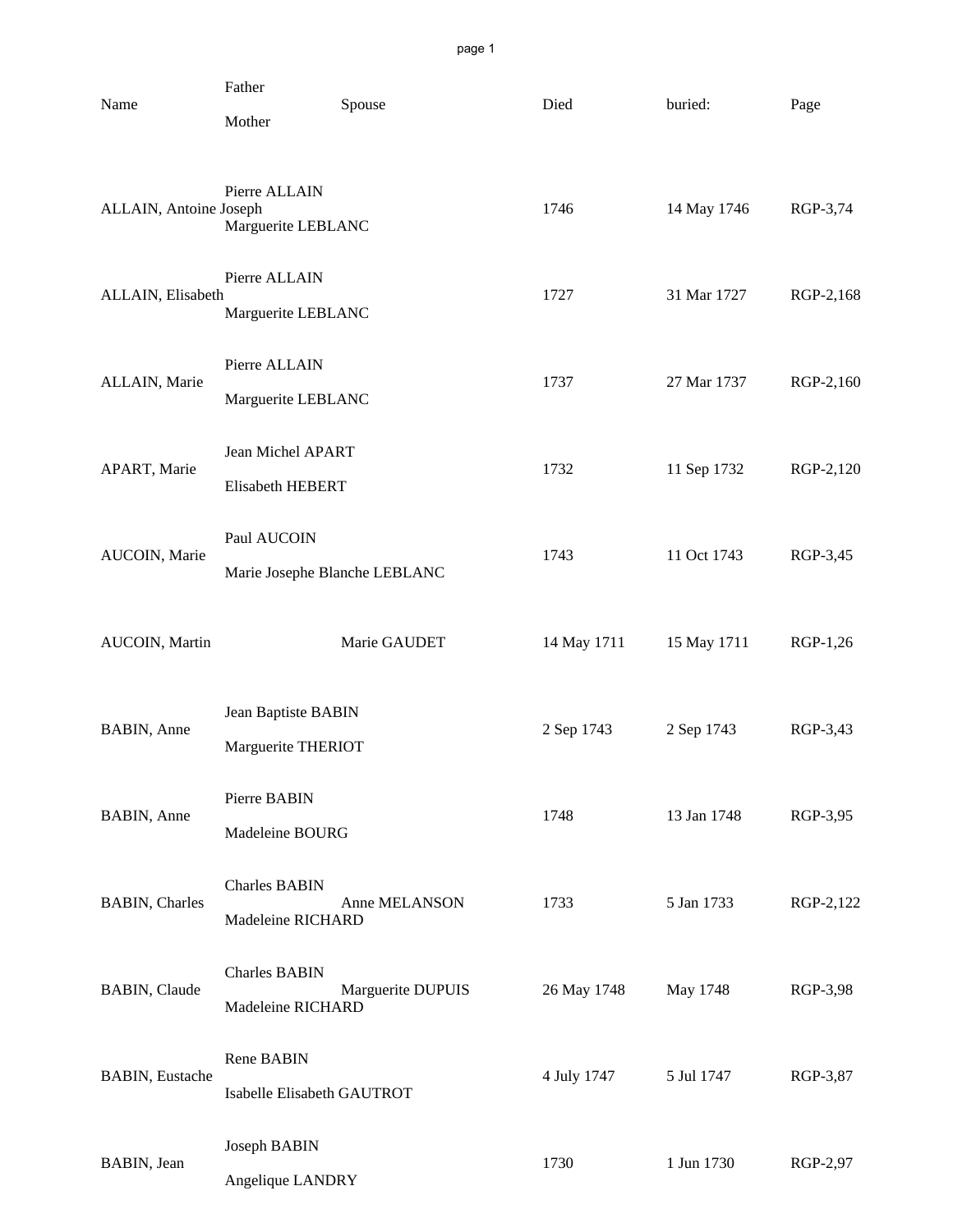| Name                            | Father<br>Mother                            | Spouse            | Died        | buried:     | Page      |
|---------------------------------|---------------------------------------------|-------------------|-------------|-------------|-----------|
| <b>BABIN</b> , Marie            | <b>Antoine BABIN</b><br>Marie MERCIER       | Francois RIMBAULT | 24 Sep 1737 | 24 Sep 1737 | RGP-2,165 |
| <b>BABIN, Marie</b>             | <b>Claude BABIN</b><br>Marguerite DUPUIS    |                   | 9 Jun 1742  | 10 Jun 1742 | RGP-3,29  |
| <b>BABIN, Marie Josephe</b>     | <b>Vincent BABIN</b><br>Anne THERIOT        | Rene RICHARD      | 14 Mar 1738 | 15 Mar 1738 | RGP-2,168 |
| <b>BABIN</b> , Olivier          | Jean Baptiste BABIN<br>Marguerite THERIOT   |                   | 1747        | 25 Jan 1747 | RGP-3,82  |
| <b>BABIN</b> , Pierre           | Pierre BABIN<br>Madeleine BOURG             |                   | 20 Sep 1743 | 21 Sep 1743 | RGP-3,44  |
| BARRIEAU, Madeleine             | Nicolas BARILLOT BARRIEAU<br>Martine HEBERT |                   | 6 Dec 1709  | 8 Dec 1709  | RGP-1,25  |
| <b>BENOIT</b> , Brigitte        | <b>Clement BENOIT</b><br>Anne BABIN         |                   | 23 Jun 1748 | 24 Jun 1748 | RGP-3,100 |
| BENOIT, Marie                   | Martin BENOIT<br>Marie CHAUSSEGROS          |                   | 11 Jun 1714 | 11 Jun 1714 | RGP-1,28  |
| <b>BERGEREAU</b> , Pierre       |                                             | Anne GAUTHIER     | 20 Jan 1746 | 26 Jan 1746 | RGP-3,72  |
| <b>BLANCHARD, Marie</b>         | Martin BLANCHARD<br>Elisabeth DUPUIS        |                   | 3 Oct 1715  | 4 Oct 1715  | RGP-1,30  |
| <b>BLANCHARD, Marie Josephe</b> | Rene BLANCHARD<br>Marguerite THERIOT        |                   | 3 Jan 1748  | 4 Jan 1748  | RGP-3,93  |
|                                 |                                             |                   |             |             |           |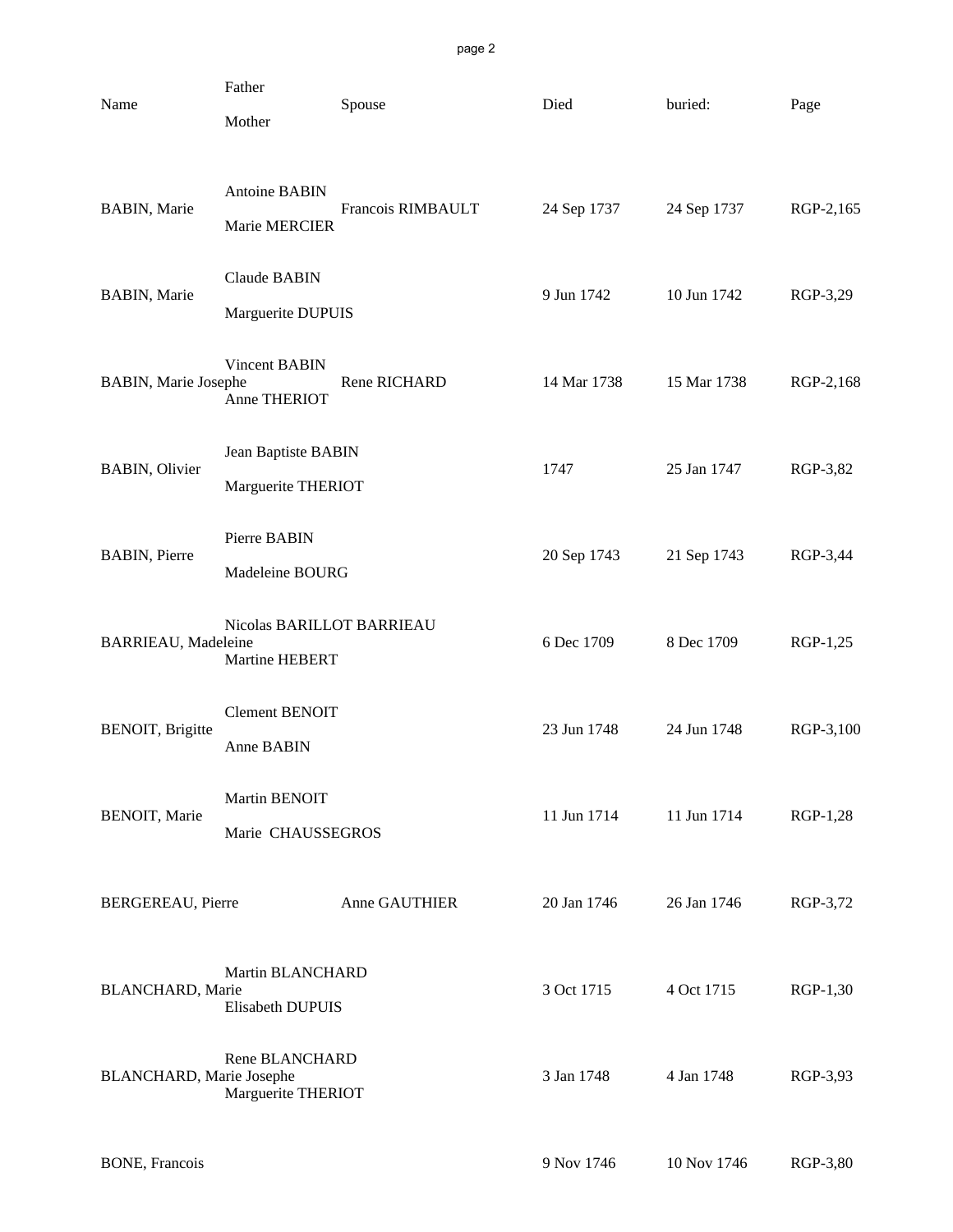| Name                             | Father<br>Mother                              | Spouse                   | Died        | buried:     | Page      |
|----------------------------------|-----------------------------------------------|--------------------------|-------------|-------------|-----------|
| <b>BOUDROT, Cecile</b>           | Claude BOUDROT<br><b>Catherine MEUNIER</b>    | Francois LEBLANC         | 4 Dec 1725  | Dec 1725    | RGP-2,169 |
| <b>BOUDROT</b> , Claire          | Claude BOUDROT<br><b>Catherine MEUNIER</b>    | Pierre LEBLANC           | 1 Nov 1741  | 2 Nov 1741  | RGP-3,23  |
| <b>BOUDROT, Claude</b>           | Michel BOUDROT<br>Michelle AUCOIN             | <b>Catherine MEUNIER</b> | 1740        | 7 Mar 1740  | $RGP-3,8$ |
| <b>BOUDROT, Madeleine</b>        | Francois BOUDROT<br>Marie-Madeleine BELLIVEAU | Claude Andre LEBLANC     | 3 Apr 1747  | 4 Apr 1747  | RGP-3,84  |
| <b>BOUDROT, Marie Marguerite</b> | Joseph BOUDROT<br>Helene LANDRY               |                          | 31 May 1748 | 1 Jun 1748  | RGP-3,99  |
| <b>BOUDROT</b> , Rene            | <b>Charles BOUDROT</b><br>Renee BOURG         | Non Identifiée           | Jun 1748    | 26 Jun 1748 | RGP-3,100 |
| BOURG, Marguerite                | Benoni BOURG<br>Francoise LEBLANC             |                          | 1748        | 12 Jan 1748 | RGP-3,94  |
| <b>BOURGEOIS</b> , Anne          | Jacques BOURGEOIS<br>Jeanne TRAHAN            | Rene LEBLANC             | 28 Dec 1747 | 29 Dec 1747 | RGP-3,93  |
| <b>BRASSEUR, Mathieu</b>         |                                               | Jeanne CELESTIN          | 27 May 1733 | 28 May 1733 | RGP-2,126 |
| BREAU, Jean BRAULT               | Antoine BREAU<br>Marguerite BABIN             | Anne GAUTROT             | 7 Feb 1747  | 8 Feb 1747  | RGP-3,82  |
| <b>BUGEAUD</b> , Joseph          | Paul BUGEAUD<br>Marguerite DOUCET             |                          | 1730        | 17 Aug 1730 | RGP-2,101 |
| <b>BUGEAUD</b> , Joseph          | Louis Amand BUGEAUD<br>Claire DOUCET          |                          | 14 Feb 1733 | Feb 1733    | RGP-2,123 |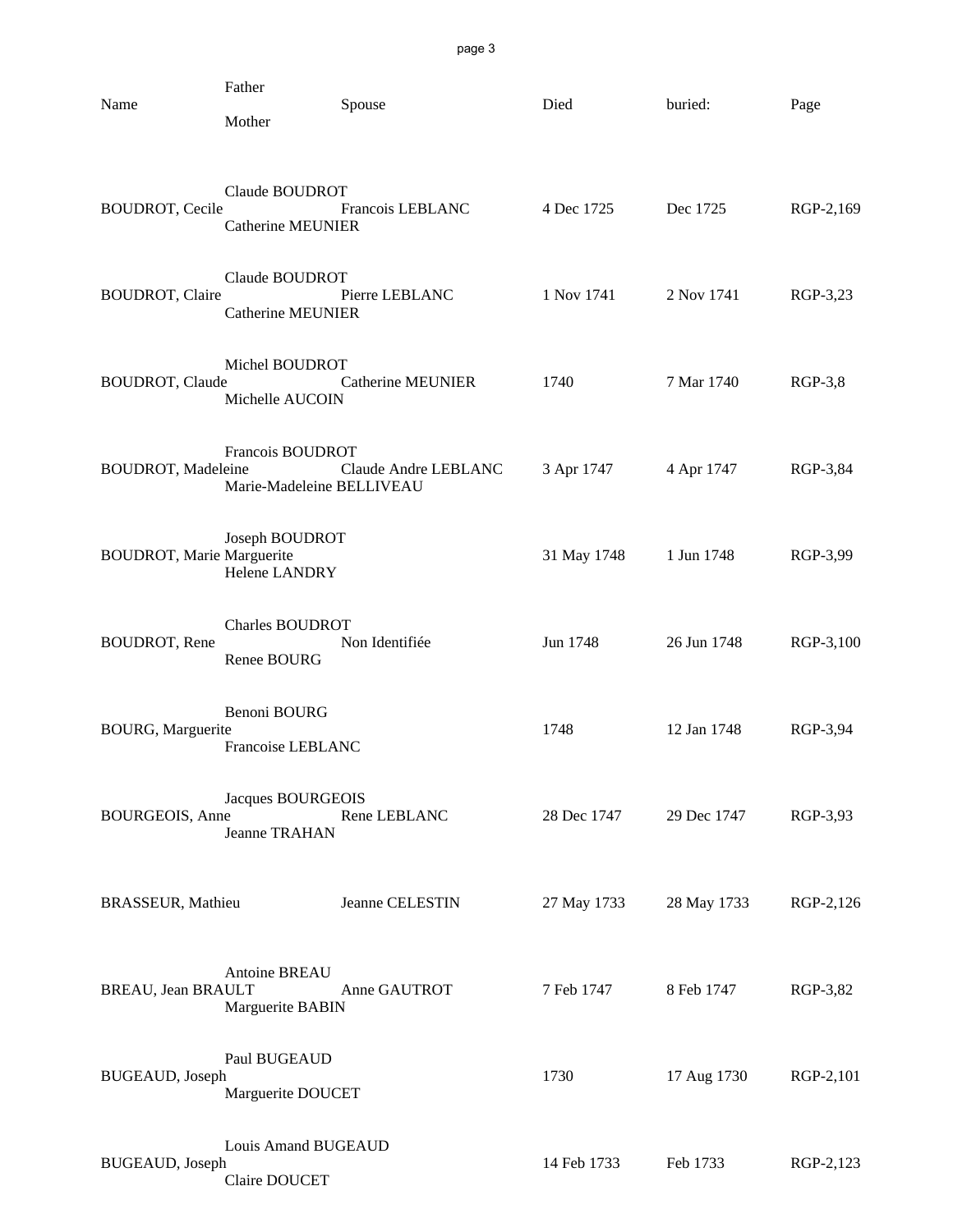| Name                   | Father<br>Mother                            | Spouse                | Died        | buried:     | Page      |
|------------------------|---------------------------------------------|-----------------------|-------------|-------------|-----------|
| BUGEAUD, Joseph        | Paul BUGEAUD<br>Marguerite DOUCET           |                       | 1747        | 17 Nov 1747 | RGP-3,91  |
| BUGEAUD, Marie-Josephe | Alain BUGEAUD<br>Elisabeth MELANSON         | Pierre GAUTROT        | 26 Jun 1735 | Jun 1735    | RGP-2,149 |
| CARNE, Jacques         |                                             | Marie ARNAULT RENAUD  | 1726        | 18 Mar 1726 | RGP-2,169 |
| CELLIER, Pierre        |                                             | Marie Josephe LEJEUNE | 10 Jan 1710 | 11 Jan 1710 | RGP-1,25  |
| CHIASSON, Pierre       | Gabriel CHIASSON<br>Marie SAVOIE            |                       | 18 Jul 1712 | 19 Jul 1712 | RGP-1,27  |
| COMEAU, Jeanne         | Pierre L'Aine dit L. COMEAU<br>Jeanne BOURG | Pierre THEBEAU        | 12 Jul 1737 | 1737        | RGP-2,163 |
| CORPORON, Jean         | <b>Martin CORPORON</b><br>Marie VIGER       |                       | 1731        | 30 Jul 1731 | RGP-2,111 |
| D'ABBADIE, Claire      | Jean Vincent D'ABBADIE<br>Mathilde          | Paul MEUNIER          | 27 Dec 1744 | 28 Dec 1744 | RGP-3,59  |
| d'AZY, Pierre          | Pierre d'AZY<br>Marguerite LAPIERRE         |                       | 1727        | 3 May 1727  | RGP-2,168 |
| DAIGRE, Angelique      | Joseph DAIGRE<br>Madeleine GAUTROT          |                       | 1731        | 30 May 1731 | RGP-2,109 |
| DAIGRE, Joseph         | Pierre DAIGRE<br>Madeleine GAUTROT          |                       | Apr 1748    | Apr 1748    | RGP-3,97  |
| DAIGRE, Madeleine      | Joseph DAIGRE<br>Madeleine GAUTROT          |                       | 30 Mar 1743 | 30 Mar 1743 | RGP-3,39  |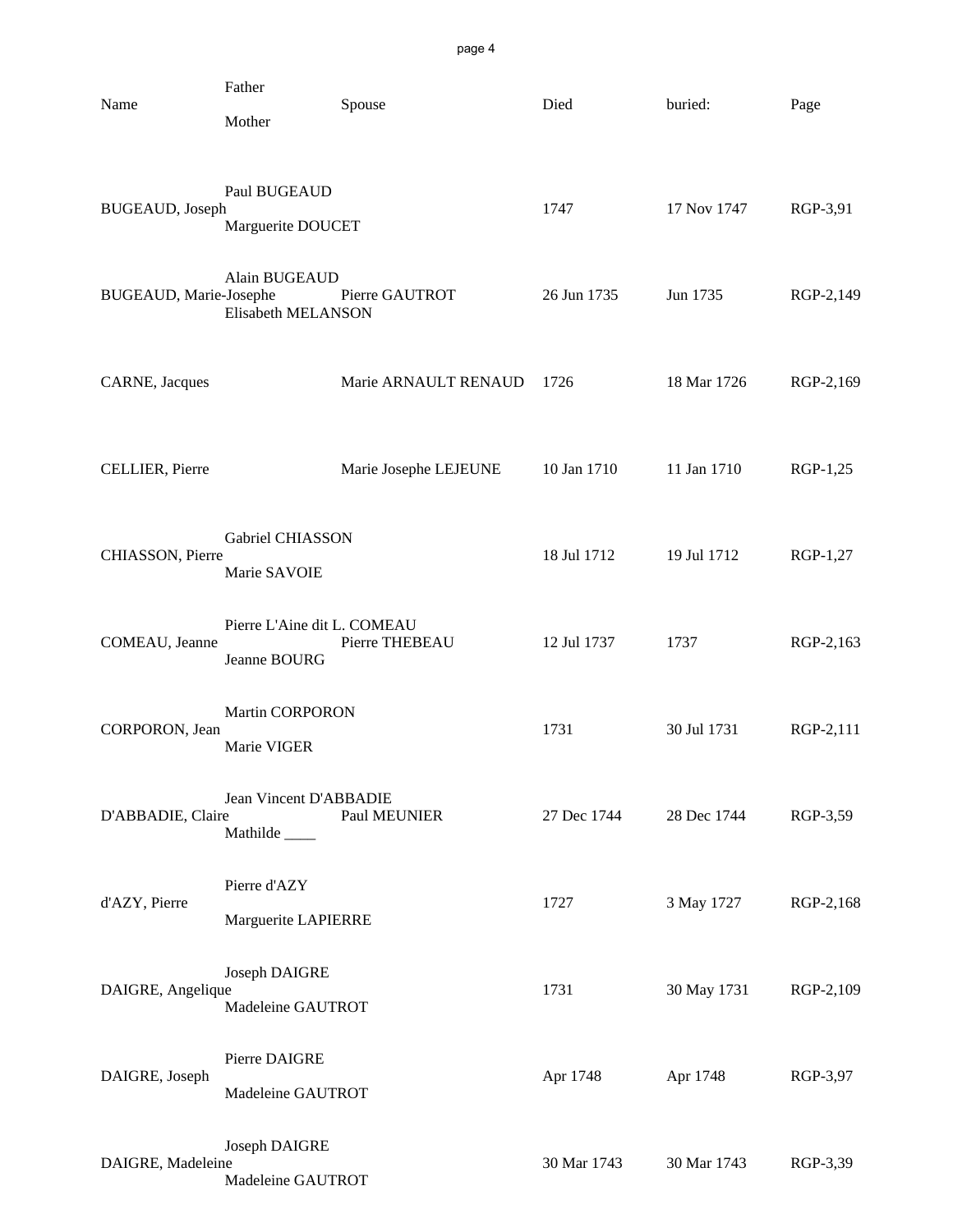| Name                         | Father<br>Mother                           | Spouse              | Died        | buried:     | Page      |
|------------------------------|--------------------------------------------|---------------------|-------------|-------------|-----------|
| DAIGRE, Mathurin DAIGLE      | Joseph DAIGRE<br>Madeleine GAUTROT         |                     | 1748        | 25 Apr 1748 | RGP-3,98  |
| DOIRON, Joseph               | Jean DOIRON<br>Anne LEBLANC                |                     | 11 Mar 1711 | 11 Mar 1711 | RGP-1,26  |
| DOIRON, Marie Josephe        | Jean DOIRON<br>Anne LEBLANC                | Joseph MAZEROLLE    | 26 Oct 1743 | 27 Oct 1743 | RGP-3,47  |
| DOUCET, Anne                 | Pierre DOUCET<br>Henriette PELLETRET       | <b>Jean HEBERT</b>  | 3 Nov 1710  | 4 Nov 1710  | RGP-1,26  |
| DOUCET, Marie Josephe        | Germain DOUCET<br>Marguerite LEBLANC       |                     | 1743        | 12 Oct 1743 | RGP-3,45  |
| DRUCE, Benjamin              |                                            | Madeleine HENRY     | 9 Mar 1714  | 9 Mar 1714  | RGP-1,28  |
| DUGAS, Angelique             | Joseph DUGAS<br>Marguerite RICHARD         |                     | 4 Nov 1743  | 5 Nov 1743  | RGP-3,47  |
| DUGAS, Marie                 | Claude DUGAS<br><b>Francoise BOURGEOIS</b> | Philippe MELANSON   | 20 Sep 1733 | 21 Sep 1733 | RGP-2,130 |
| DUGAS, Marie                 | Abraham DUGAS<br>Marguerite DOUCET         | Andre LEBLANC       | 13 Jan 1734 | 14 Jan 1734 | RGP-2,132 |
| DUMONT, Jean Baptiste DUBOIS | Rene DUBOIS<br>Anne Julienne DUMONT        | Marie SIMON BOUCHER | 1 Nov 1713  | 1 Nov 1713  | RGP-1,27  |
| DUPUIS, Martin               | Michel DUPUIS<br>Marie GAUTROT             | Marie LANDRY        | 8 Aug 1713  | 9 Aug 1713  | RGP-1,27  |
| DUPUIS, Pierre               | Joseph DUPUIS                              |                     | 30 Nov 1735 | 1735        | RGP-2,150 |

Elisabeth LEBLANC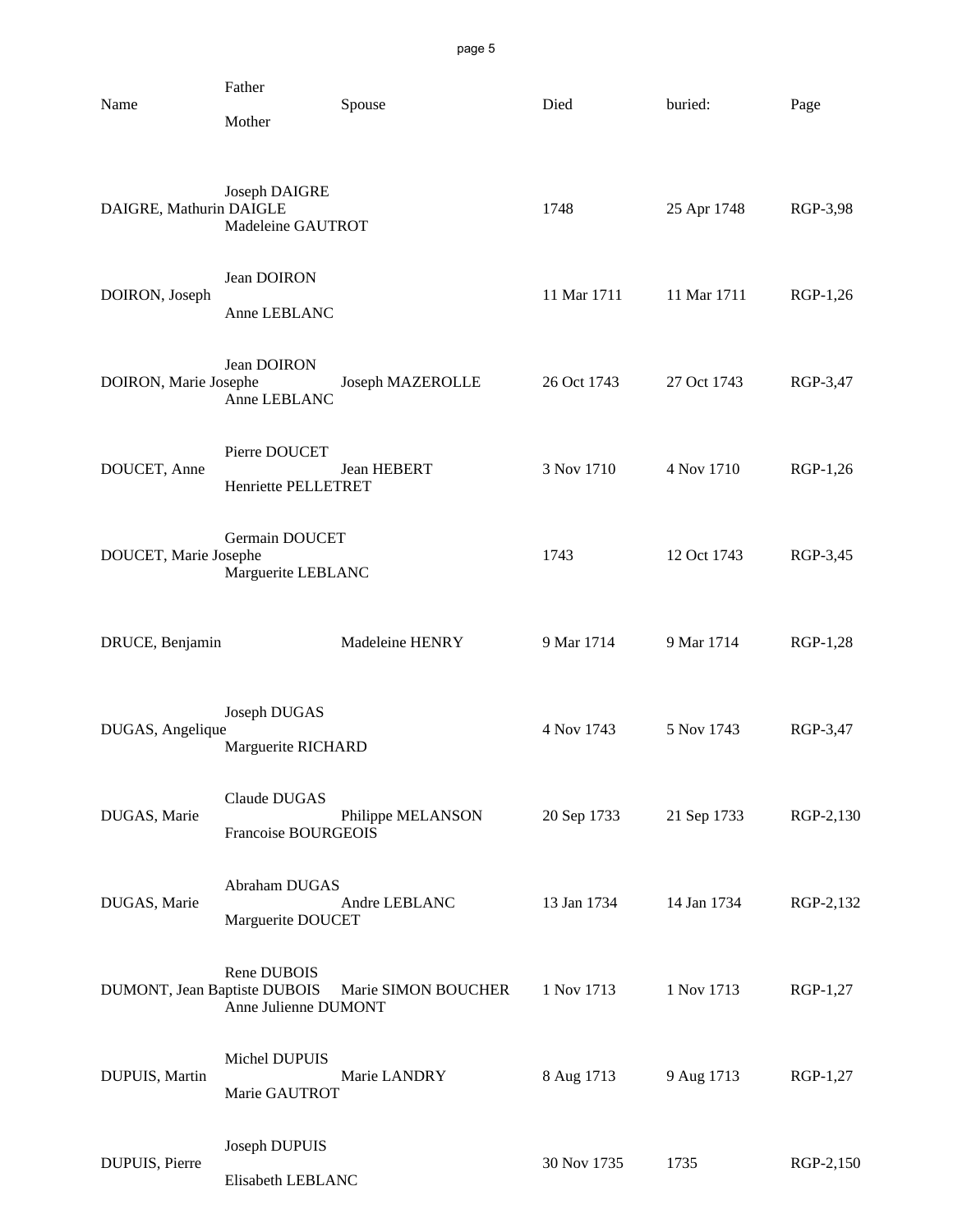| Name                       | Father<br>Mother                              | Spouse                    | Died        | buried:     | Page      |
|----------------------------|-----------------------------------------------|---------------------------|-------------|-------------|-----------|
| FOREST, Gabrielle          | Michel (Gereyt) FOREST<br>Marie HEBERT        | Pierre BRASSAUD           | 9 Nov 1710  | 10 Nov 1710 | RGP-1,26  |
| GAUTROT, Anne              | Francois GAUTROT<br>Marie VINCENT             |                           | Oct 1733    | 28 Oct 1733 | RGP-2,131 |
| GAUTROT, Catherine Josephe | Claude GAUTROT<br>Marie THERIOT               | <b>Charles RICHARD</b>    | 18 Mar 1747 | 19 Mar 1747 | RGP-3,84  |
| GAUTROT, Claude            | Francois GAUTROT<br><b>Edmee LEJEUNE</b>      | Marie THERIOT             | 24 Mar 1733 | 25 Mar 1733 | RGP-2,123 |
| GAUTROT, Isabelle          | <b>Charles GAUTROT</b><br>Francoise RIMBAULT  |                           | 23 Feb 1711 | 23 Feb 1711 | RGP-1,26  |
| GAUTROT, Jean              | Claude GAUTROT<br>Marie THERIOT               | Anne LEBLANC              | 13 Nov 1747 | 14 Nov 1747 | RGP-3,91  |
| GAUTROT, Jean Baptiste     | Claude GAUTROT<br>Genevieve HEBERT            |                           | 1743        | 7 May 1743  | RGP-3,40  |
| GAUTROT, Joseph            | Jean GAUTROT<br>Anne LEBLANC                  |                           | Jul 1733    | 8 Jul 1733  | RGP-2,127 |
| GAUTROT, Marie             | <b>Charles GAUTROT</b><br>Madeleine BLANCHARD | Jean Charles DUPUIS       | 11 Jan 1748 | 1748        | RGP-3,95  |
| GAUTROT, Marie Josephe     | Jean GAUTROT<br>Marguerite HEBERT             |                           | 1730        | 27 Nov 1730 | RGP-2,104 |
| GAUTROT, Marie Josephe     | Jean GAUTROT<br>Anne LEBLANC                  | <b>Alexandre MELANSON</b> | 26 Mar 1748 | 27 Mar 1748 | RGP-3,96  |
| GAUTROT, Pierre            | Claude GAUTROT<br>Marguerite LANDRY           |                           | 1734        | 20 Nov 1734 | RGP-2,144 |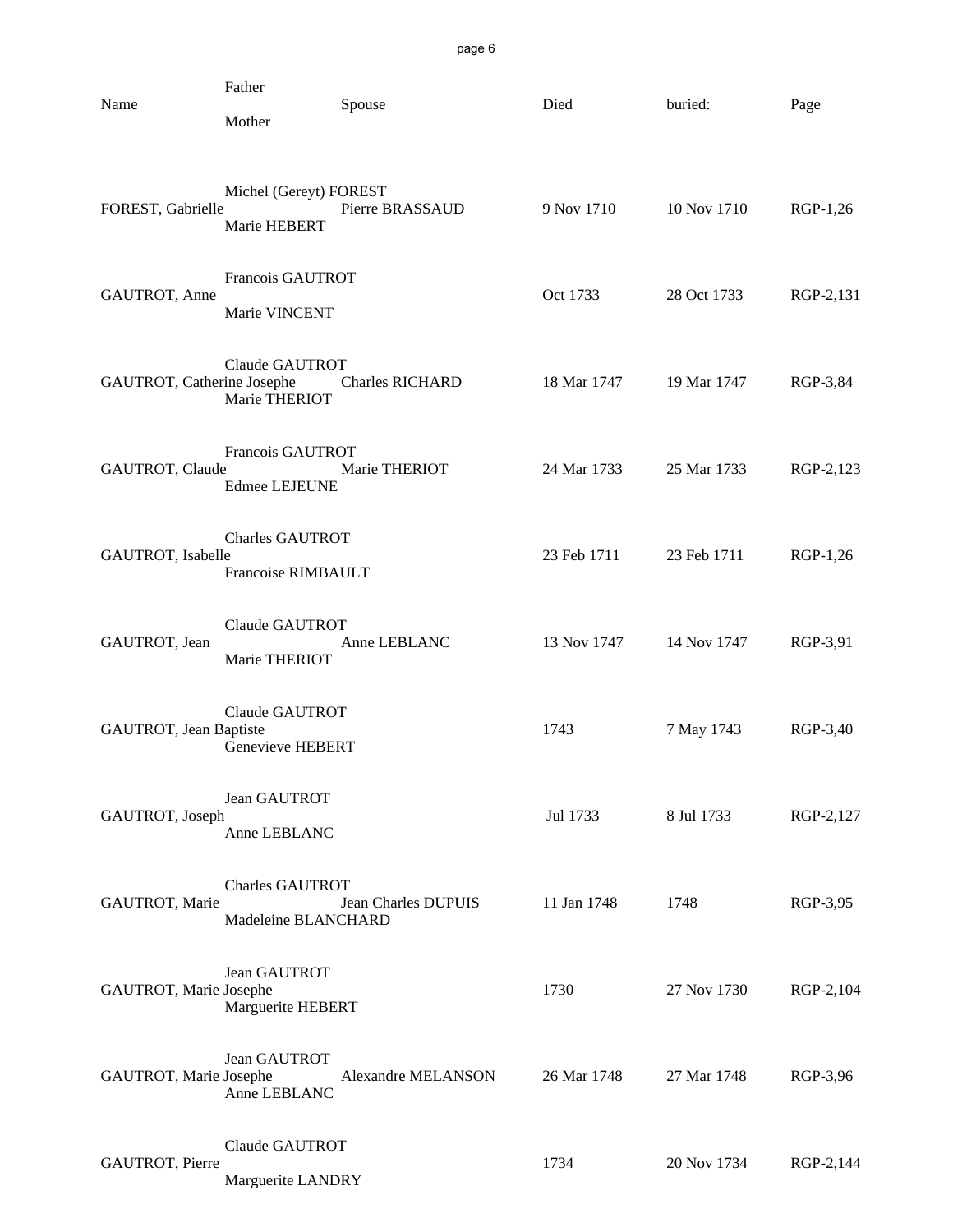| Name                           | Father<br>Mother                            | Spouse                 | Died        | buried:     | Page      |
|--------------------------------|---------------------------------------------|------------------------|-------------|-------------|-----------|
| GAUTROT, Theotiste             | Claude GAUTROT<br>Marguerite LANDRY         |                        | 1743        | 26 Jun 1743 | RGP-3,41  |
| GIROUARD, Denis                | Jacques GIROUARD<br>Marguerite GAUTROT      | Marguerite B. BARRIEAU | 26 Dec 1709 | 28 Dec 1709 | RGP-1,25  |
| GIROUARD, Pierre               | Pierre GIROUARD<br>Marie COMEAU             |                        | 26 Jan 1719 | 27 Jan 1719 | RGP-2,170 |
| GRANGER, Anne                  | Pierre GRANGER<br>Isabelle GUILBEAU         | Jacques RICHARD        | 13 Jun 1747 | 13 Jun 1747 | RGP-3,86  |
| GRANGER, Catherine             | Pierre GRANGER<br>Isabelle GUILBEAU         | Louis Amand BUGEAUD    | 17 Mar 1730 | 18 Mar 1730 | RGP-2,164 |
| GRANGER, Charles               | Pierre GRANGER<br>Isabelle GUILBEAU         | Marie LEBLANC          | 1747        | 7 Feb 1747  | RGP-3,82  |
| <b>GRANGER</b> , Jacques       | <b>Laurent GRANGER</b><br>Marie LANDRY      | Marie GIROUARD         | 28 Feb 1739 | 1 Mar 1739  | RGP-2,177 |
| GRANGER, Jean                  | <b>Claude GRANGER</b><br>Jeanne GUILBEAU    |                        | 30 Oct 1734 | 1734        | RGP-2,164 |
| <b>GRANGER</b> , Jean Baptiste | Joseph GRANGER<br>Anne RICHARD              |                        | 1742        | 15 Aug 1742 | RGP-3,31  |
| GRANGER, Pierre                | <b>Laurent GRANGER</b><br>Marie LANDRY      | Isabelle GUILBEAU      | 19 Jan 1737 | 19 Jan 1737 | RGP-2,159 |
| GRANIE, Joseph                 |                                             |                        | 27 Oct 1746 | 28 Oct 1746 | RGP-3,79  |
| HEBERT, Angelique              | Michel HEBERT<br>Elisabeth Isabelle PELERIN |                        | 25 Nov 1709 | 1709        | RGP-1,25  |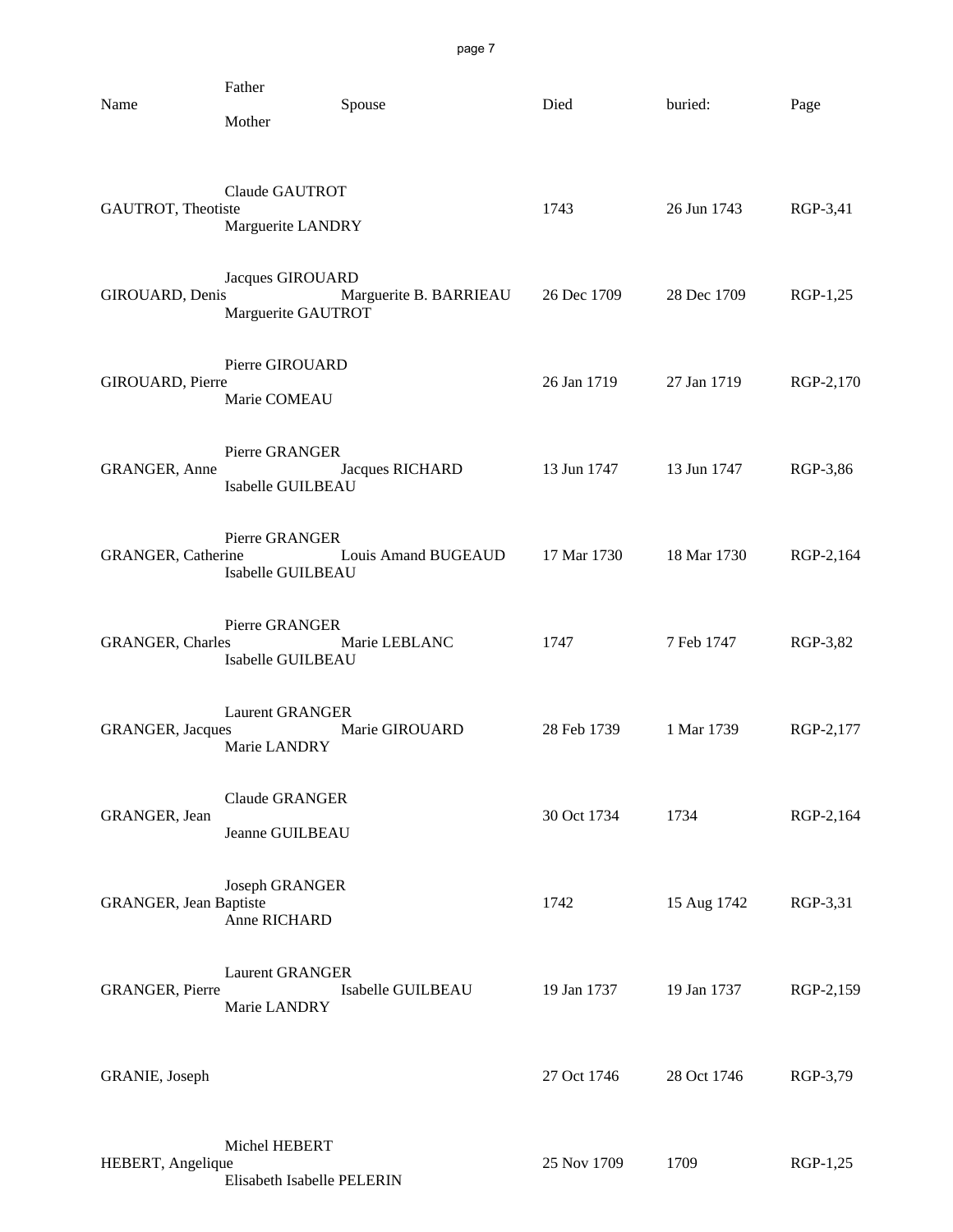| Name                  | Father<br>Mother                                   | Spouse               | Died        | buried:     | Page      |
|-----------------------|----------------------------------------------------|----------------------|-------------|-------------|-----------|
| HEBERT, Emmanuel      | <b>Etienne HEBERT</b><br>Marie GAUDET              | Andree BRUN          | 30 Nov 1744 | 1 Dec 1744  | RGP-3,58  |
| HEBERT, Etienne       | Etienne HEBERT<br>Marie GAUDET                     | Jeanne COMEAU        | 2 Nov 1713  | 1713        | RGP-1,27  |
| HEBERT, Francois      | Rene (Groc) HEBERT<br>Marie BOUDROT                |                      | 1727        | 30 Mar 1727 | RGP-2,169 |
| HEBERT, Jacques       | <b>Jacques HEBERT</b><br>Marguerite LANDRY         | Marguerite THERIOT   | 18 Dec 1747 | 20 Dec 1747 | RGP-3,93  |
| HEBERT, Jacques       | <b>Emmanuel HEBERT</b><br>Andree BRUN              | Marguerite LANDRY    | 31 Dec 1747 | 1 Jan 1748  | RGP-3,93  |
| HEBERT, Madeleine     | <b>Jacques HEBERT</b><br>Marguerite LANDRY         | Joseph MELANSON      | 29 Nov 1746 | 30 Nov 1746 | RGP-3,80  |
| HEBERT, Marie         | Joseph HEBERT<br>Madeleine BOUDROT                 |                      | 16 Dec 1741 | 16 Dec 1741 | RGP-3,24  |
| HEBERT, Marie Blanche | <b>Emmanuel HEBERT</b><br>Marie Josephe LEVRON     |                      | 3 Nov 1735  | 1735        | RGP-2,150 |
| HEBERT, Michel        | Etienne HEBERT<br>Marie GAUDET                     | Elisabeth I. PELERIN | 19 Jan 1736 | 20 Jan 1736 | RGP-2,152 |
| HEBERT, Olivier       | Pierre HEBERT<br>Madeleine DAIGRE                  |                      | 7 May 1748  | 1748        | RGP-3,98  |
| HEBERT, Paul          | <b>Guillaume HEBERT</b><br>Marie Josephe THIBODEAU |                      | 3 Sep 1743  | 1743        | RGP-3,41  |
| HENRY, Henriette      | pere inconnu                                       |                      | 23 Jan 1713 | 24 Jan 1713 | RGP-1,27  |

Rose HENRY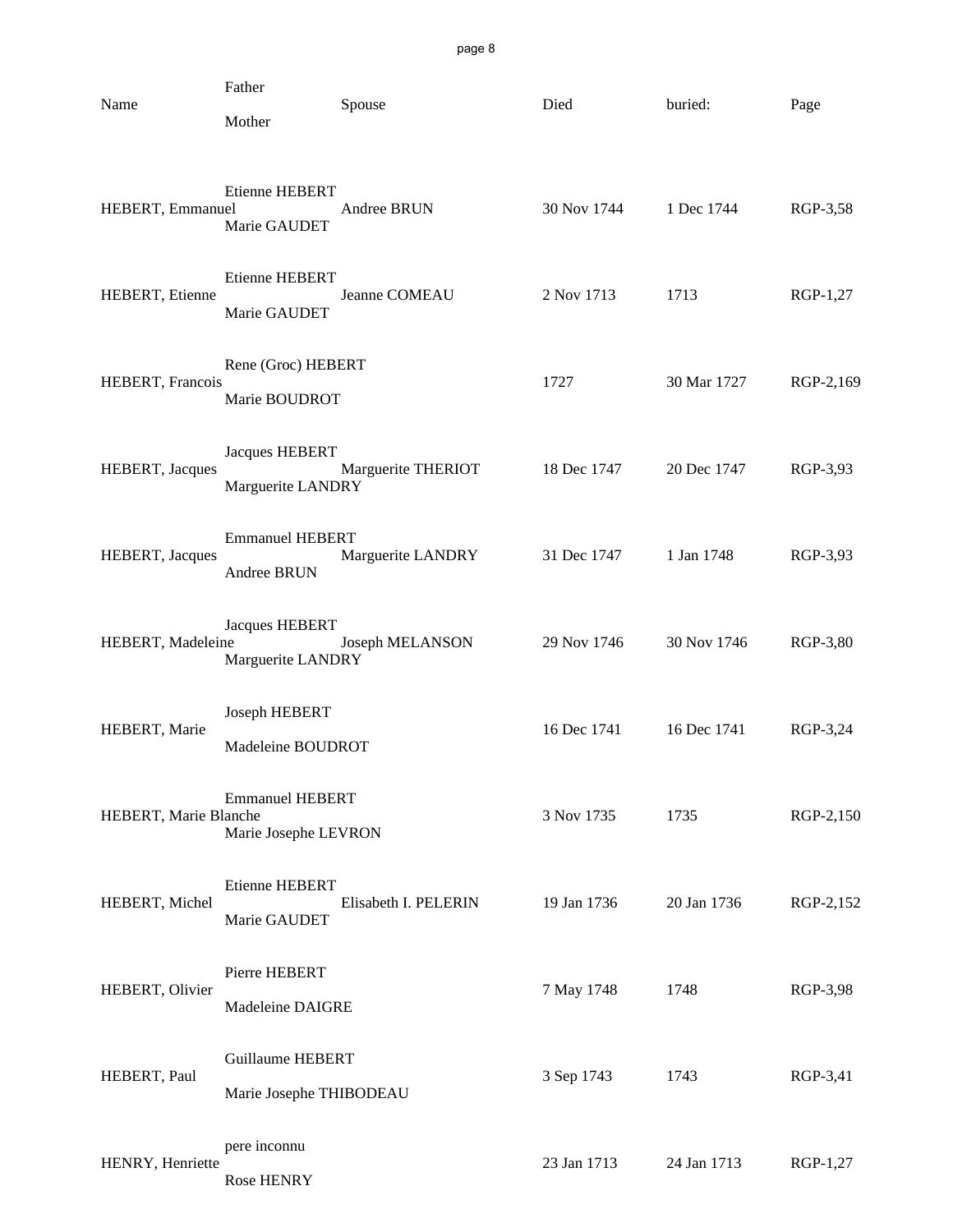| Name                         | Father<br>Mother                     | Spouse              | Died        | buried:     | Page       |
|------------------------------|--------------------------------------|---------------------|-------------|-------------|------------|
| JOANNIS, Jean dit Lajeunesse |                                      |                     | 15 Apr 1745 | 16 Apr 1745 | RGP-3,63   |
| LABAUVE, Marguerite          | Louis Noel LABAUVE<br>Marie RIMBAULT | Jacques LEBLANC     | 23 Oct 1744 | 24 Oct 1744 | RGP-3,55   |
| LACHAPELLE, Charles          |                                      |                     | 1742        | 10 Sep 1742 | RGP-3,31   |
| LANDRY, Alexandre            | Jean LANDRY<br>Mère omise            |                     | 1727        | 3 Jun 1727  | RGP-2,168  |
| LANDRY, Amand                | Claude LANDRY<br>Madeleine DOUCET    |                     | 1730        | 29 Oct 1730 | RGP-2,103  |
| LANDRY, Anne                 | Rene LANDRY<br>Anne THERIOT          | Jean LEBLANC        | 18 May 1746 | 19 May 1746 | RGP-3,74   |
| LANDRY, Cecile               | Rene LANDRY<br>Marie BERNARD         | Pierre THERIOT      | 1741        | 18 Oct 1741 | RGP-3,22   |
| LANDRY, Claude               | Rene LANDRY<br>Marie BERNARD         | Catherine THIBODEAU | 1747        | 4 Sep 1747  | RGP-3,88   |
| LANDRY, Jeanne               |                                      | Jean THERIOT        | 21 May 1710 | 21 May 1710 | $RGP-1,25$ |
| LANDRY, Marguerite           | Claude LANDRY<br>Catherine THIBODEAU | Claude GAUTROT      | 20 Jun 1743 | 20 Jun 1743 | RGP-3,41   |
| LANDRY, Marie                | Rene LANDRY<br>Marie BERNARD         | Martin DUPUIS       | Sep 1746    | 20 Sep 1746 | RGP-3,78   |
| LANDRY, Marie                | Claude LANDRY<br>Catherine THIBODEAU | Jacques B. CELESTIN | 1 Jun 1743  | 2 Jun 1743  | RGP-3,40   |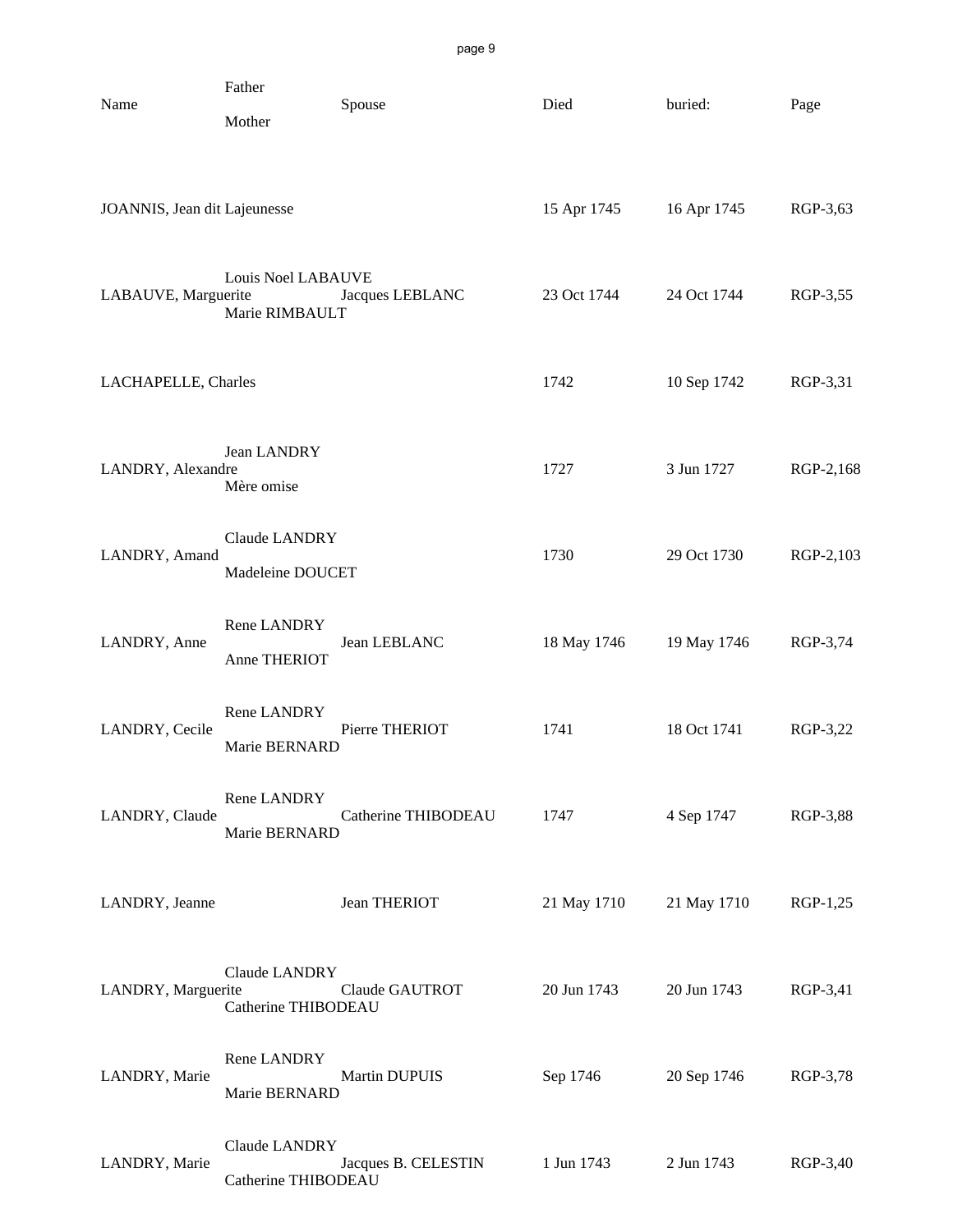| Name              | Father<br>Mother                            | Spouse          | Died        | buried:     | Page      |
|-------------------|---------------------------------------------|-----------------|-------------|-------------|-----------|
| LANDRY, Pierre    | Vincent LANDRY<br>Marguerite BOUDROT        |                 | 29 Jun 1742 | 21 Jul 1742 | RGP-3,29  |
| LAPIERRE, Jacques | Francois LAPIERRE<br><b>Jeanne RIMBAULT</b> | Marie SAULNIER  | 26 Oct 1725 | 27 Oct 1725 | RGP-2,170 |
| LAROCHE, Mathurin |                                             |                 | 25 Mar 1713 | 26 Mar 1713 | RGP-1,27  |
| LEBLANC, Amand    | Francois LEBLANC<br>Marguerite BOUDROT      |                 | Jan 1732    | 17 Jan 1732 | RGP-2,114 |
| LEBLANC, Amand    | Claude LEBLANC<br>Jeanne Anne DUGAS         |                 | 5 Oct 1742  | 6 Oct 1742  | RGP-3,33  |
| LEBLANC, Andre    | Daniel LEBLANC<br>Francoise GAUDET          | Marie DUGAS     | 4 May 1743  | 5 May 1743  | RGP-3,40  |
| LEBLANC, Anne     | Charles LEBLANC<br>Marie GAUTROT            | Jacques RICHARD | 12 Aug 1733 | Aug 1733    | RGP-2,128 |
| LEBLANC, Anne     | Antoine LEBLANC<br>Marie BABIN              |                 | 31 Oct 1748 | 1 Nov 1748  | RGP-3,105 |
| LEBLANC, Anonyme  | Antoine LEBLANC<br>Marie BABIN              |                 | 2 Oct 1741  | 2 Oct 1741  | RGP-3,22  |
| LEBLANC, Anonyme  | Pierre LEBLANC<br>Isabelle GAUTROT          |                 | 1748        | 6 Nov 1748  | RGP-3,105 |
| LEBLANC, Anselme  | Antoine LEBLANC<br>Anne LANDRY              |                 | 17 Dec 1739 | 18 Dec 1739 | RGP-3,6   |
| LEBLANC, Antoine  | Antoine LEBLANC<br>Anne LANDRY              | Marie BABIN     | 21 Jan 1744 | 22 Jan 1744 | RGP-3,49  |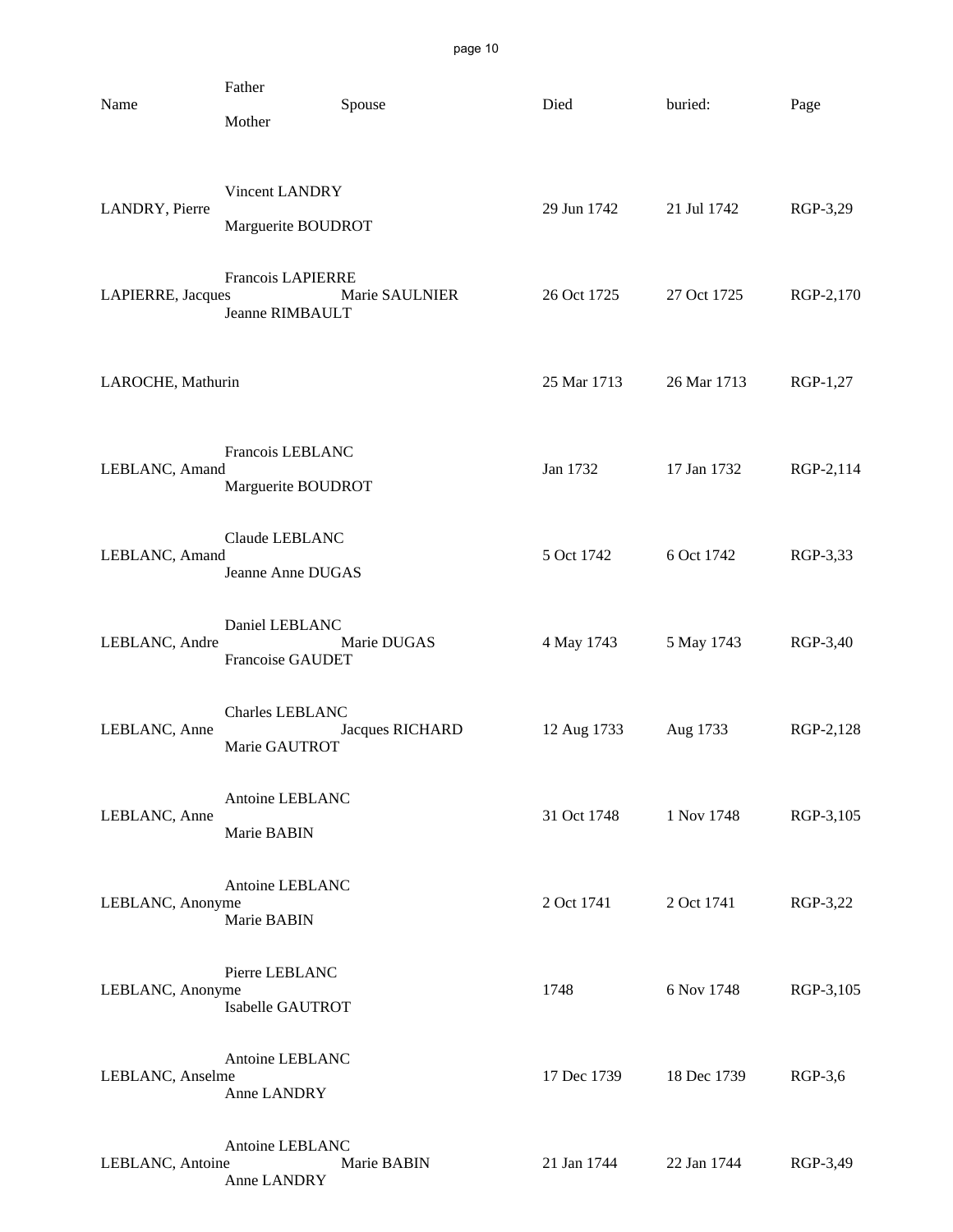| page |
|------|
|------|

| Name               | Father<br>Mother                           | Spouse         | Died        | buried:     | Page      |
|--------------------|--------------------------------------------|----------------|-------------|-------------|-----------|
| LEBLANC, Antoine   | Antoine LEBLANC<br>Marie BOURGEOIS         | Anne LANDRY    | 27 Jan 1739 | 28 Jan 1739 | RGP-2,176 |
| LEBLANC, Blanche   | Antoine LEBLANC<br>Anne LANDRY             |                | 1730        | 9 Jul 1730  | RGP-2,99  |
| LEBLANC, Cecile    | Jacques LEBLANC<br><b>Catherine HEBERT</b> | Michel BOUDROT | 1731        | 26 May 1731 | RGP-2,109 |
| LEBLANC, Charles   | Antoine LEBLANC<br>Marie BOURGEOIS         | Marie GAUTROT  | 13 Dec 1737 | 14 Dec 1737 | RGP-2,166 |
| LEBLANC, Claire    | Rene LEBLANC<br>Jeanne LANDRY              |                | 21 Nov 1725 | Nov 1725    | RGP-2,169 |
| LEBLANC, Desire    | Jean LEBLANC<br>Madeleine THERIOT          |                | 18 Feb 1734 | 1734        | RGP-2,133 |
| LEBLANC, Elisabeth | Francois LEBLANC<br>Marguerite BOUDROT     |                | 1727        | 29 Mar 1727 | RGP-2,169 |
| LEBLANC, Etienne   | Francois LEBLANC<br>Marguerite BOUDROT     |                | 1731        | 29 Dec 1731 | RGP-2,213 |
| LEBLANC, Etienne   | Joseph LEBLANC<br>Madeleine MELANSON       |                | 1743        | 20 Sep 1743 | RGP-3,44  |
| LEBLANC, Felicite  | Francois LEBLANC<br>Marie LANOUE           |                | 1730        | 8 Sep 1730  | RGP-2,101 |
| LEBLANC, Francois  | Jean Francois LEBLANC<br>Jeanne HEBERT     | Anne BENOIT    | 21 Apr 1733 | 22 Apr 1733 | RGP-2,125 |
| LEBLANC, Francoise | Pierre LEBLANC<br>Jeanne THERIOT           |                | 27 Nov 1743 | 1743        | RPG-3,48  |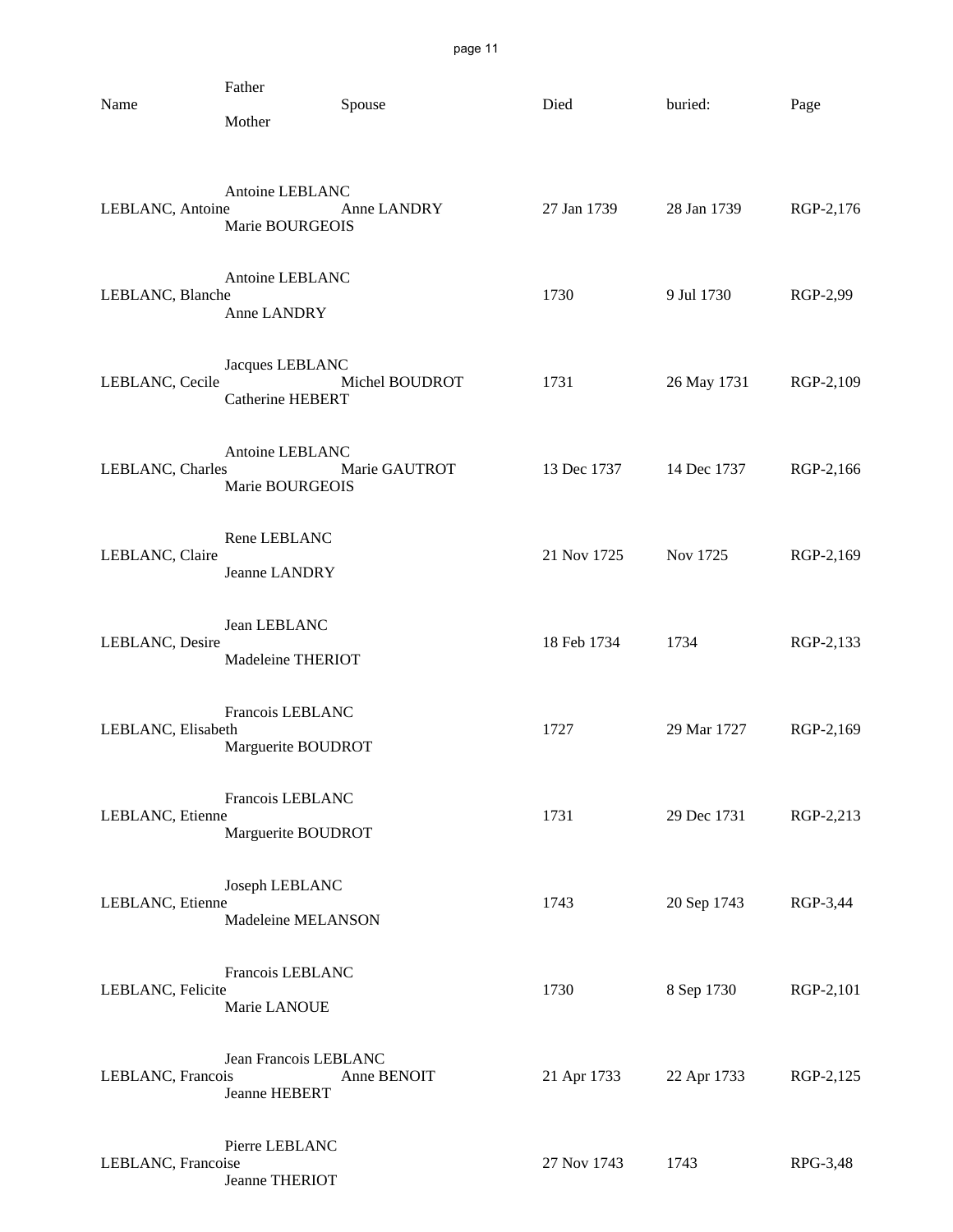| Name                      | Father<br>Mother                           | Spouse                | Died        | buried:     | Page      |
|---------------------------|--------------------------------------------|-----------------------|-------------|-------------|-----------|
| LEBLANC, Helene           | Jacques LEBLANC<br>Cecile DUPUIS           | Honore LANDRY         | 18 Jun 1746 | 18 Jun 1746 | RGP-3,75  |
| LEBLANC, Jacques          | Jean LEBLANC<br>Marguerite RICHARD         | Henriette DUPUIS      | 18 Apr 1735 | 1735        | RGP-2,147 |
| LEBLANC, Jacques          | Andre LEBLANC<br>Marie DUGAS               | Catherine BOUDROT     | 10 Jan 1743 | 10 Jan 1743 | RGP-3,37  |
| LEBLANC, Jean             | Jacques LEBLANC<br><b>Catherine HEBERT</b> | Marguerite RICHARD    | 10 Jun 1747 | 11 Jun 1747 | RGP-3,86  |
| LEBLANC, Joseph           | Pierre LEBLANC<br>Anne THERIOT             |                       | 1731        | 30 Sep 1731 | RGP-2,112 |
| LEBLANC, Joseph Marie     | Paul LEBLANC<br>Madeleine RICHARD          |                       | 12 Mar 1745 | Mar 1745    | RGP-3,63  |
| LEBLANC, Magdeleine       | Claude LEBLANC<br>Jeanne Anne DUGAS        |                       | 23 Jun 1738 | 1738        | RGP-2,172 |
| LEBLANC, Marguerite       | Rene LEBLANC<br>Jeanne LANDRY              | <b>Charles HEBERT</b> | 14 Dec 1744 | 15 Dec 1744 | RGP-3,59  |
| LEBLANC, Marie            | Francois LEBLANC<br>Isabelle DUGAS         |                       | 5 Aug 1744  | 1744        | RGP-3,53  |
| LEBLANC, Marie Blanche    | Pierre LEBLANC<br>Isabelle GAUTROT         |                       | 9 Nov 1748  | 10 Nov 1748 | RGP-3,105 |
| LEBLANC, Marie Marguerite | Rene LEBLANC<br>Anne BOURGEOIS             | Jacques THERIOT       | 19 Nov 1725 | 1725        | RGP-2,170 |
| LEBLANC, Pierre           | Jacques LEBLANC<br>Catherine HEBERT        | Marie LANDRY          | 24 May 1745 | 25 May 1745 | RGP-3,64  |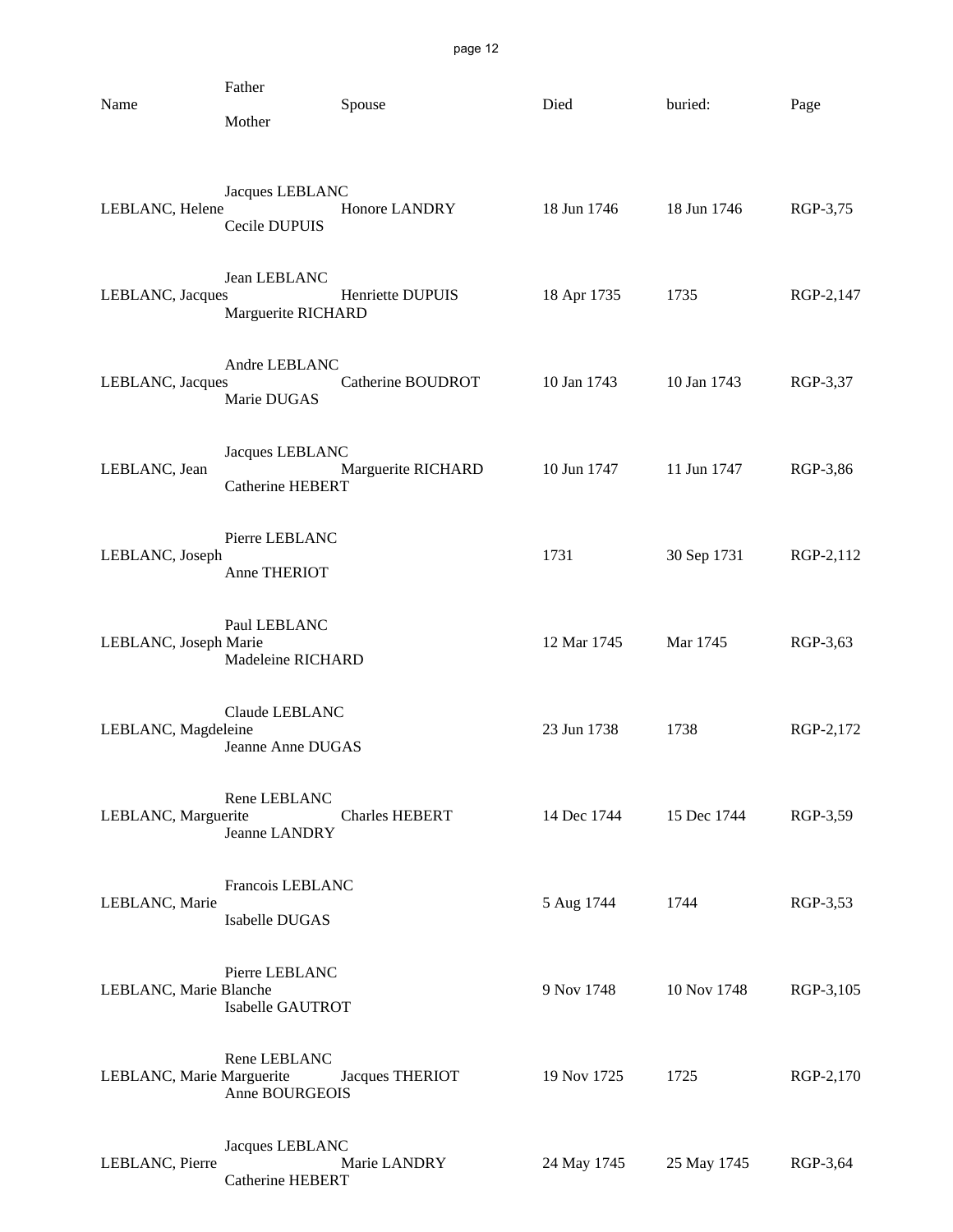| Name                      | Father<br>Mother                                   | Spouse            | Died        | buried:     | Page      |
|---------------------------|----------------------------------------------------|-------------------|-------------|-------------|-----------|
| LEBLANC, Pierre           | Pierre LEBLANC<br>Marie LANDRY                     | Elisabeth HEBERT  | 1746        | 10 Jun 1746 | RGP-3,75  |
| LEBLANC, Pierre Raymond   | Pierre LEBLANC<br>Francoise LANDRY                 |                   | 13 Jan 1731 | 13 Jan 1731 | RGP-2,105 |
| LEBLANC, Rene             | Daniel LEBLANC<br>Francoise GAUDET                 | Anne BOURGEOIS    | 3 Jan 1734  | 4 Jan 1734  | RGP-2,132 |
| LEBLANC, Ursule           | Jean LEBLANC<br>Madeleine THERIOT                  |                   | 1740        | 24 Feb 1740 | $RGP-3,7$ |
| LEBORGNE, Alexandre       | Alexandre LEBORGNE<br>Marie Anastasie de D'ABBADIE | Marie LEBLANC     | Aug 1744    | 20 Aug 1744 | RGP-3,54  |
| LEJEUNE, Pierre BRIARD    | Martin BRIARD LEJEUNE<br>Marie GAUDET              |                   | 1736        | 16 Sep 1736 | RGP-2,157 |
| MASSON, Père Bonaventure  |                                                    |                   | 16 Feb 1715 | 1715        | RGP-1,28  |
| MAZEROLLE, Marie Josephe  | Joseph MAZEROLLE<br>Marie Josephe DOIRON           |                   |             | 1 Jan 1744  | RGP-3,48  |
| MELANSON, Marguerite      | <b>Charles MELANSON</b><br>Marie DUGAS             | Alexandre BOURG   | 15 Jul 1744 | 16 Jul 1744 | RGP-3,53  |
| MELANSON, Marie Madeleine | <b>Alexandre MELANSON</b><br>Marie Josephe GAUTROT |                   | 2 Feb 1748  | 1748        | RGP-3,95  |
| MELANSON, Philippe        | Pierre MELANSON<br>Marguerite MIUS D'ENTREMONT     | Marie DUGAS       | 24 Jun 1744 | 25 Jun 1744 | RGP-3,52  |
| MELANSON, Pierre          | Pierre Pedro MELANSON<br>Marie BLANCHARD           | Elisabeth THERIOT | 8 Nov 1739  | 9 Nov 1739  | RGP-3,4   |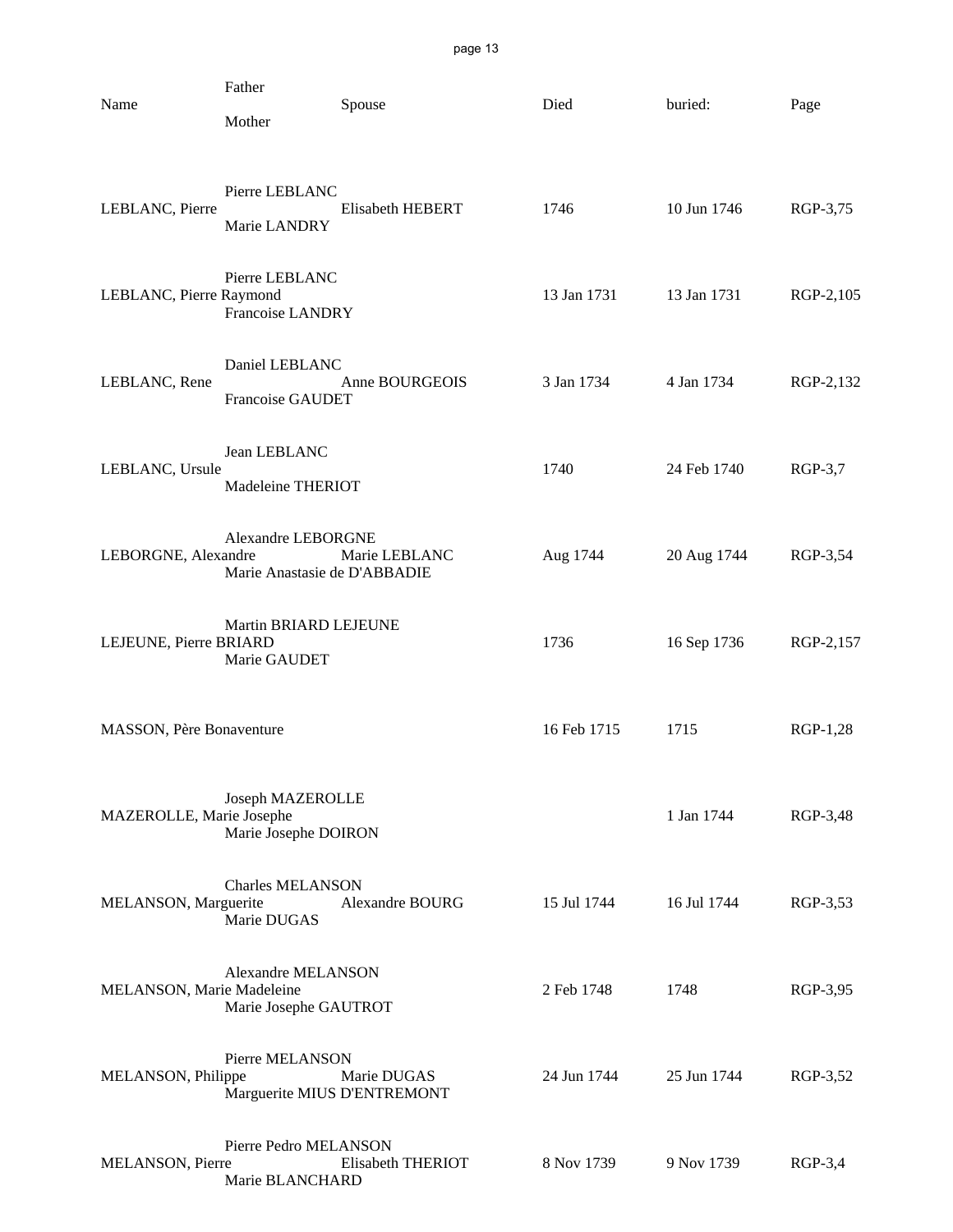| Name                          | Father<br>Mother                        | Spouse                 | Died                    | buried:     | Page      |
|-------------------------------|-----------------------------------------|------------------------|-------------------------|-------------|-----------|
| MEUNIER, Mathurin             | Joseph MEUNIER<br>Marie Josephe LEBLANC |                        | 3 Nov 1743              | 1743        | RGP-3,38  |
| MICMAC, Anthoine              | --- 8anaconez<br>--- unknown            |                        | 1733                    | 14 May 1733 | RGP-2,125 |
| PRETIEUX, Anne                | Joseph PRETIEUX<br>Anne GAUTROT         | Pierre LALANDE         | 19 Mar 1726             | 19 Mar 1726 | RGP-2,169 |
| RACOIS, Etienne               |                                         | Cecile LANDRY          | 29 Jan 1732             | 30 Jan 1732 | RGP-2,115 |
| RICHARD, Anne                 | Michel RICHARD<br>Madeleine BLANCHARD   | <b>Germain THERIOT</b> | 9 May 1745              | 10 May 1745 | RGP-3,64  |
| RICHARD, Claude               | Rene RICHARD<br>Marie Josephe BABIN     | Cecile MELANSON        | 11 Feb 1747             | 12 Feb 1747 | RGP-3,83  |
| RICHARD, Genevieve Marguerite | Pierre RICHARD<br>Cecile GRANGER        |                        | 1747                    | 4 Dec 1747  | RGP-3,93  |
| RICHARD, Marguerite           | Pierre RICHARD<br>Marguerite LANDRY     | Joseph DUGAS           | 15 Sep 1746 16 Sep 1746 |             | RGP-3,78  |
| RICHARD, Marie Josephe        | Michel RICHARD<br>Madeleine BLANCHARD   | Michel VINCENT         | 2 Oct 1709              | 3 Oct 1709  | RGP-1,25  |
| RIMBAULT, Francois            | Rene RIMBAULT<br>Anne-Marie             | Marie BABIN            | 2 Jan 1719              | 3 Jan 1719  | RGP-2,170 |
| RIMBAULT, Francoise           | Rene RIMBAULT<br>Anne-Marie             | <b>Charles GAUTROT</b> | 27 May 1712             | 28 May 1712 | RGP-1,26  |
| RIMBAULT, Jeanne              | Rene RIMBAULT<br>Anne-Marie             | Francois LAPIERRE      | 8 Oct 1737              | 9 Oct 1737  | RGP-2,165 |